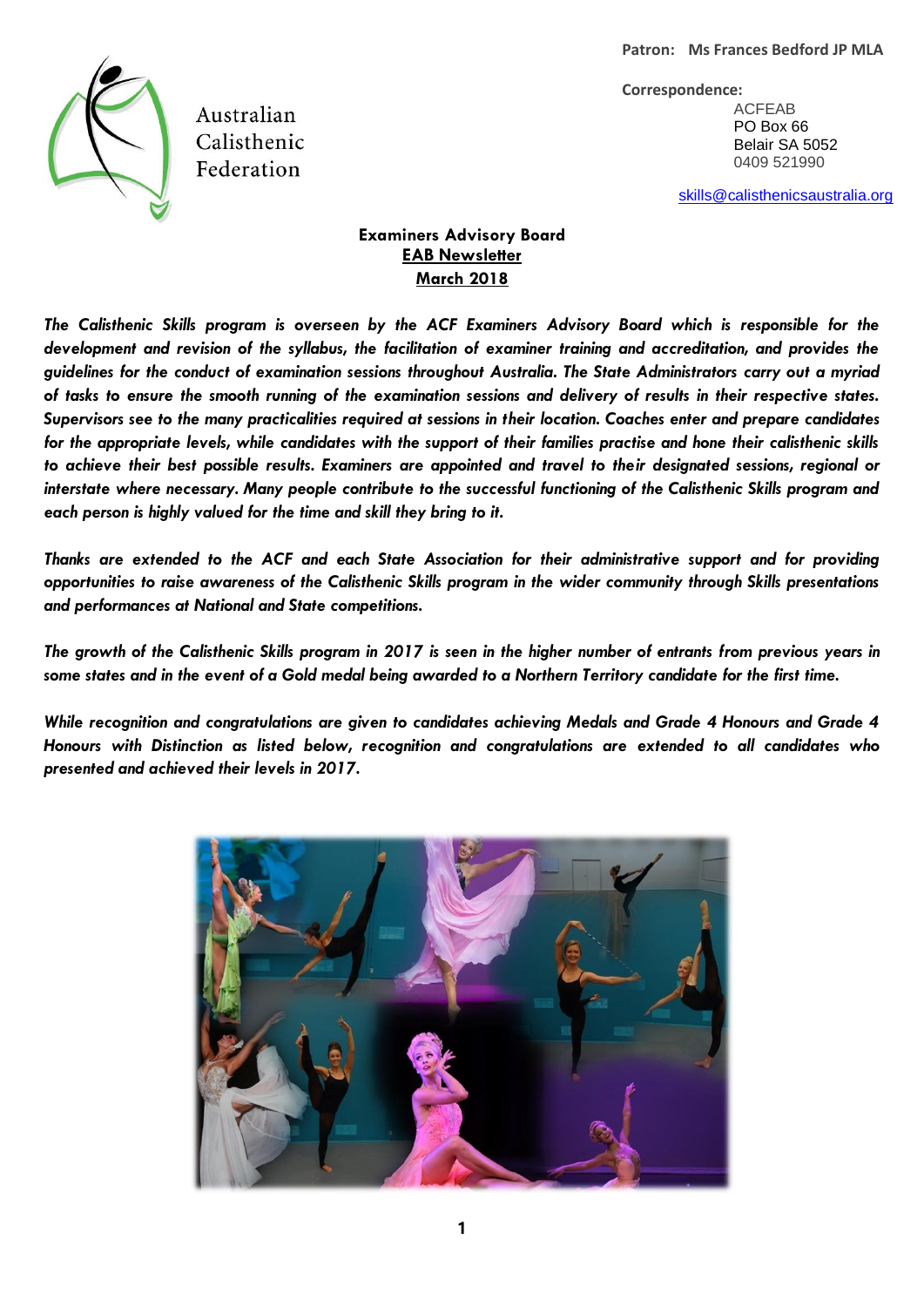# **Medals**

## **Gold Medal Honours**

**Kathryn Andrews (Vic)**

## **Olivia Bouloukis (Vic)**

**Julia Doig (Vic)**

# **Rachel Dowling (Vic)**

# **Emily Smith (Vic)**

### **KATHRYN ANDREWS**

I began as a Tiny in 1996 and am now in my 23rd Year of Calisthenics at Ceres Calisthenics Club. I competed in the Victorian State Team for 10 years, as well as one year competing as only a soloist.

My Medals journey began in 1999, receiving Honours for Grade One. Because Calisthenic Skills seemed so stressful, I said I would not do any more after Grade 4. Eight years later, I started my Bronze Medal training! Receiving Bronze and Silver Medals with Honours, I took the plunge into the brand-new Gold Medal Syllabus. It was a challenging yet rewarding experience!

*"I would like to thank Ceres Calisthenics Club and Julie Jellis for all the opportunities and support they give me, and to all the coaches and assistants that have taught and guided me. To Lynette Cousins for helping with my Gold Medal, and to Debbie-Jane Andrews, Mum, for gently persuading me to complete my Skills Journey. You were right, they weren't so bad after all and I'm so proud of my achievements. "*

### **OLIVIA BOULOUKIS**

I have been at Jeaden Calisthenics College for 15 years, winning multiple State Titles and RSSS competitions alongside my teammates and life-long friends. In 2016 I was fortunate to achieve the most prestigious title of the 2016 Most Graceful Girl at the Royal South Street Competitions.

Achieving my Gold Medal was important, as it completes the ACF Skills Program - extending my

knowledge and skills of calisthenics training. Having achieved an almost perfect score of 99 in Grade 3 & 4, it was important to push myself to achieve Bronze, Silver and Gold Medals. Thank you to my coach, Lucinda Williams, for her training and dedication throughout the medals completion. Thank you also to Jeanne Sorich and Kirriliy Wootton for their endless support. I enjoyed sharing the Gold Medal experience with my teammate, Emily Smith.

### **JULIA DOIG**

Over the last 3 years I have completed the Medal Program provided by ACF. It's been a huge personal development project; being extremely challenging yet equally rewarding, and has done its job in improving my technique in all aspects of the sport and making me the best calisthenics performer I can be!!!

In my Gold Medal last year, performing my three routines on stage was an experience I'll never forget -then to hear the news I'd received my Gold Medal Honours I was so overwhelmed with excitement as I knew it was a culmination of the hard work I'd put in leading up to the performances teamed with the effort and skills I'd developed through Bronze and Silver!

Huge thanks to my coaches Megan & Lynette, for helping me achieve this milestone, and also to the ACF and everyone involved in updating the Medal syllabus - it's totally awesome!

(Editor's note: *Julia is the candidate demonstrating on Test 1,2, 3 video. Her commitment all these years to develop her skill level is to be commended. Well done, Julia!)*

## **RACHEL DOWLING**

I started Calisthenics at Jeaden at the age of 3 and moved to Merinda for Subbies. Calisthenics has been a massive part of my life and not once have I ever wanted to give it up, even when I was accepted to train in Classical Ballet full time at The Australian Conservatoire of Ballet.

Achievements in Calisthenics include being part of 2017 State Team and placing 3rd in Graceful at Nationals and placing 2nd in Calisthenic Solo at RSS 2016.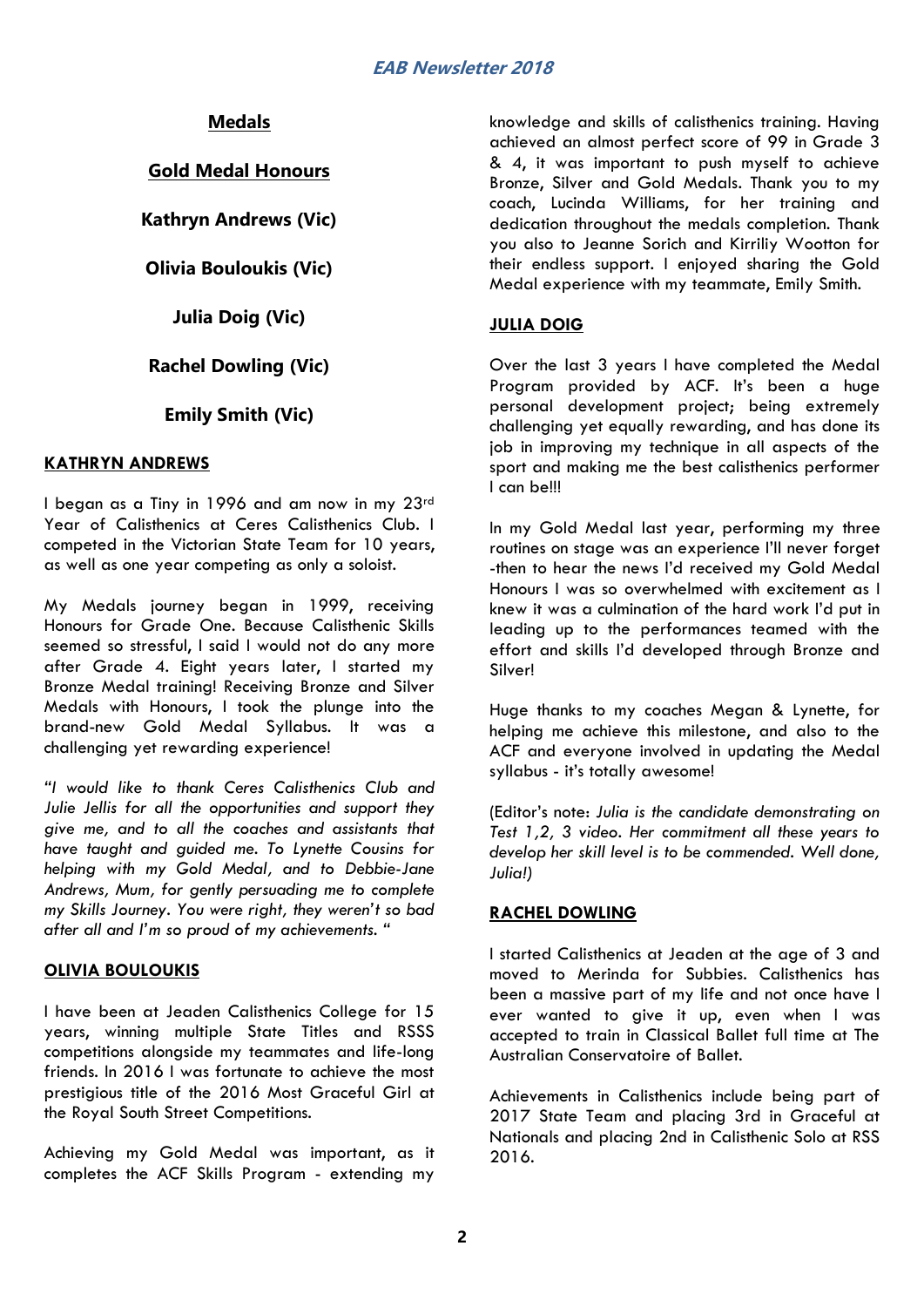## **EAB Newsletter 2018**

I've been lucky to have some incredible support and role models in my Calisthenics life but the two people who have influenced me most are Sue Harding and Debbie Farrelly. Sue's belief in me helped me achieve high marks in my Bronze, Silver and Gold Medal. I also want to thank my mum for all the support and belief she's always had in me.

### **EMILY SMITH**

I have been at Jeaden Calisthenic College since the age of 4. My Mum and Nanny were both involved in calisthenics, so there was no way I was getting away with spending my Saturdays at netball!! However, I fell in love with calisthenics very quickly, so this was never an issue.

My Mum received her Gold Medal in 1986, and once I caught wind of that, I thought I'd better follow suit! The Skills exams have been a great way to improve my technique, and the Medals programs have challenged me even further in this respect.

I would just like to thank Jeanne and Lucinda for fostering my love for this sport and investing so much time and energy into me over the years. Thanks also to my family for being my No. 1 supporters!! And finally, a huge thank you to my beautiful teammates for giving me something to look forward to every week!

## **(From L to R): Julia, Olivia, Kathryn, Rachel & Emily**



#### **Gold Medal**

Alexandra Cugini (WA) Caitlin Hughes (NT) Gemma Kennedy (WA) Rebecca Reber (ACT) Kiera Skeet (WA)

#### **Silver Medal**

Simone Barker (ACT) Jenna Brimblecombe (Vic) Angeline Cray (Vic) Paige Dineen (SA) Bianca Eglinton (SA) Jazlyn Goldsworthy (NT) Jessica Harding (Vic) Kamara Henricks (Qld) Charlotte Lord (Vic)

#### **Bronze Medal**

Laura Bashford (Vic) Alex Bignell (Vic) Tayla Bolzon (Vic) Megan Clarke (Vic) Georgia Emery (Vic) Ashley Finlayson (Vic) Monica Flynn (Vic) Aisha Ginnaj (Vic) Marlee Shae Holden (Vic) Louisa Humphrey (WA) Kayla Kearney (SA) Jennifer McLaren (Vic) Amber McLean (Vic) Charlotte Monaghan (Vic) Hilary Morgan (Vic) Catherine Murphy (Vic) Stacey Price (Vic) Annabel Smith (Vic) Georgia Topp (Qld) Stephanie Watson (Qld) Morgan Wickham (SA)